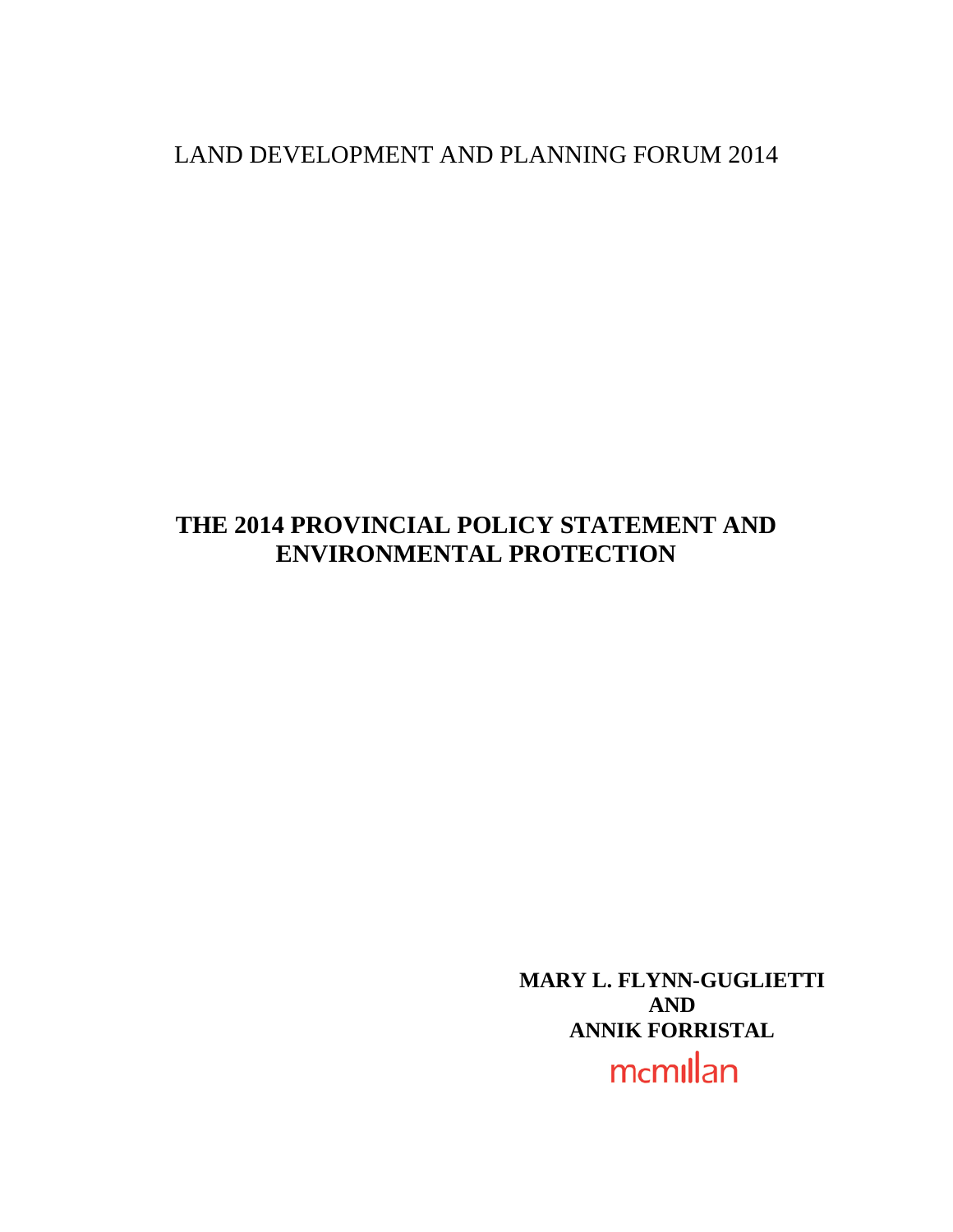## **THE 2014 PROVINCIAL POLICY STATEMENT & ENVIRONMENTAL PROTECTION**

\_\_\_\_\_\_\_\_\_\_\_\_\_\_\_\_\_\_\_\_\_\_\_\_\_\_\_\_\_\_\_\_\_\_\_\_\_\_\_\_\_\_\_\_\_\_\_\_\_\_\_\_\_\_\_\_\_\_\_\_\_\_\_\_\_\_\_\_\_\_\_\_\_\_\_\_\_\_

### **Introduction**

The Provincial Policy Statement 2014 (the "**2014 PPS**") was issued under section 3 of the *Planning Act* and replaces the Provincial Policy Statement 2005 (the "**2005 PPS**"). The 2014 PPS applies to all decisions in respect of the exercise of any authority that affects a planning matter made on or after April 30, 2014. Unlike previous provincial policy statements, there are no transition provisions in the 2014 PPS therefore, any municipal council decisions or Ontario Municipal Board decisions, regardless of when the development application was filed, must be consistent with the 20[1](#page-0-0)4 PPS as of April 30,  $2014<sup>1</sup>$ .

The 2014 PPS introduces a change in policy direction with a pronounced emphasis on environmental sustainability and conservation. Although it is far too early to fully appreciate how these changes will impact land use planning decisions going forward, the following provides a summary of the amendments to the 2014 PPS regarding environment protection and the potential impacts that may result.

#### **Sustainability**

<span id="page-1-0"></span> $\overline{a}$ 

The introductory paragraph of Part IV of the 2014 PPS states that "[t]he long-term prosperity and social well-being of Ontario depends upon planning for strong, **sustainable** and **resilient** communities for people of all ages, a clean and healthy environment, and a strong and

<sup>&</sup>lt;sup>1</sup> Section s 4.1 and 4.2 of the 2014 Provincial Policy Statement.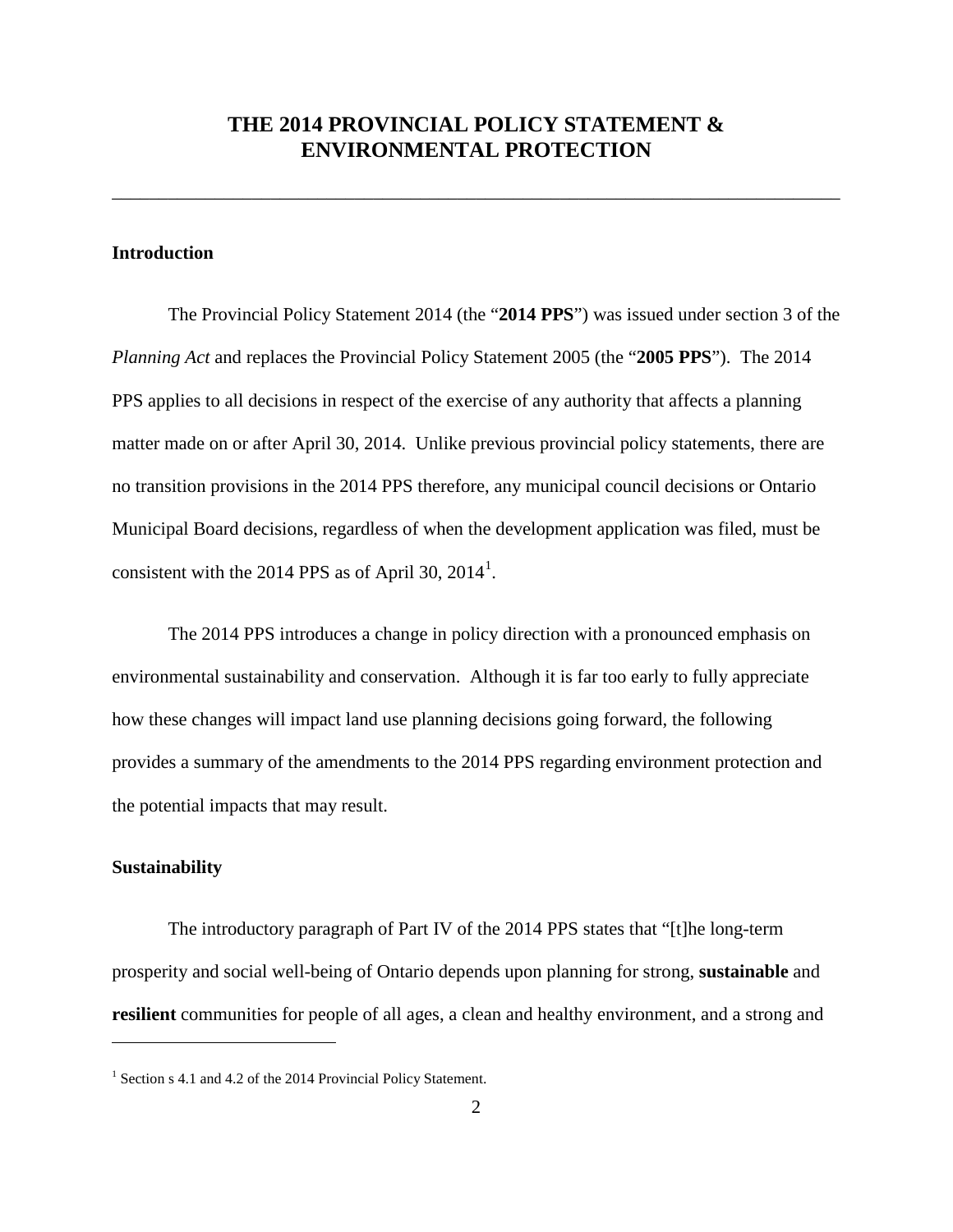competitive economy." The terms "sustainable" and "resilient" are new to this introductory paragraph and are indicative of a broader policy shift evident in the 2014 PPS. Specifically, throughout the 2014 PPS are increased references to sustainability, resilience and long-term prosperity indicating a new focus of provincial policy on development and land use planning patterns that are harmonious and sensitive to environmental matters. However, it is important to note that neither the words "sustainable" nor "resilient" are defined terms.

Increased reference to and consideration of "sustainability" is found throughout the 2014 PPS. As noted, the 2014 PPS does not provide a definition of sustainable, however, the Oxford Dictionary defines the term as "able to be maintained at a certain rate or level"<sup>[2](#page-1-0)</sup>. Policies 1.1.4.1(f), 1.1.6.1 and 1.1.6.4 expressly provide for the promotion of the sustainable management and use of resources in rural areas and rural lands. These new considerations are indicative of a new focus on conservation and increased symbiosis between development and the natural environment.

Policies newly providing for the development, management and support of "resilient" communities have also been introduced. First, the focus of Policy 1.1 is to achieve efficient and resilient development and land use policies. Next, Policies 1.2.3 and 1.3.1(c) each expressly provide for the support of "resilient communities". Although the word "resilient" is used throughout the 2014 PPS it is also not a defined term. The Oxford Dictionary defines resilient as "able to withstand or recover quickly from difficult conditions"<sup>[3](#page-2-0)</sup>. It appears that under the 2014 PPS, resilient communities are considered to be those that have a more harmonious relationship

 $\overline{a}$ 

 $2 \frac{\text{http://www.oxforddictionaries.com/definition/english/sustainable?q=sustainable}}{P}$  $2 \frac{\text{http://www.oxforddictionaries.com/definition/english/sustainable?q=sustainable}}{P}$  $2 \frac{\text{http://www.oxforddictionaries.com/definition/english/sustainable?q=sustainable}}{P}$ 

<span id="page-2-1"></span><span id="page-2-0"></span><sup>&</sup>lt;sup>3</sup> <http://www.oxforddictionaries.com/definition/english/resilient?q=resilient>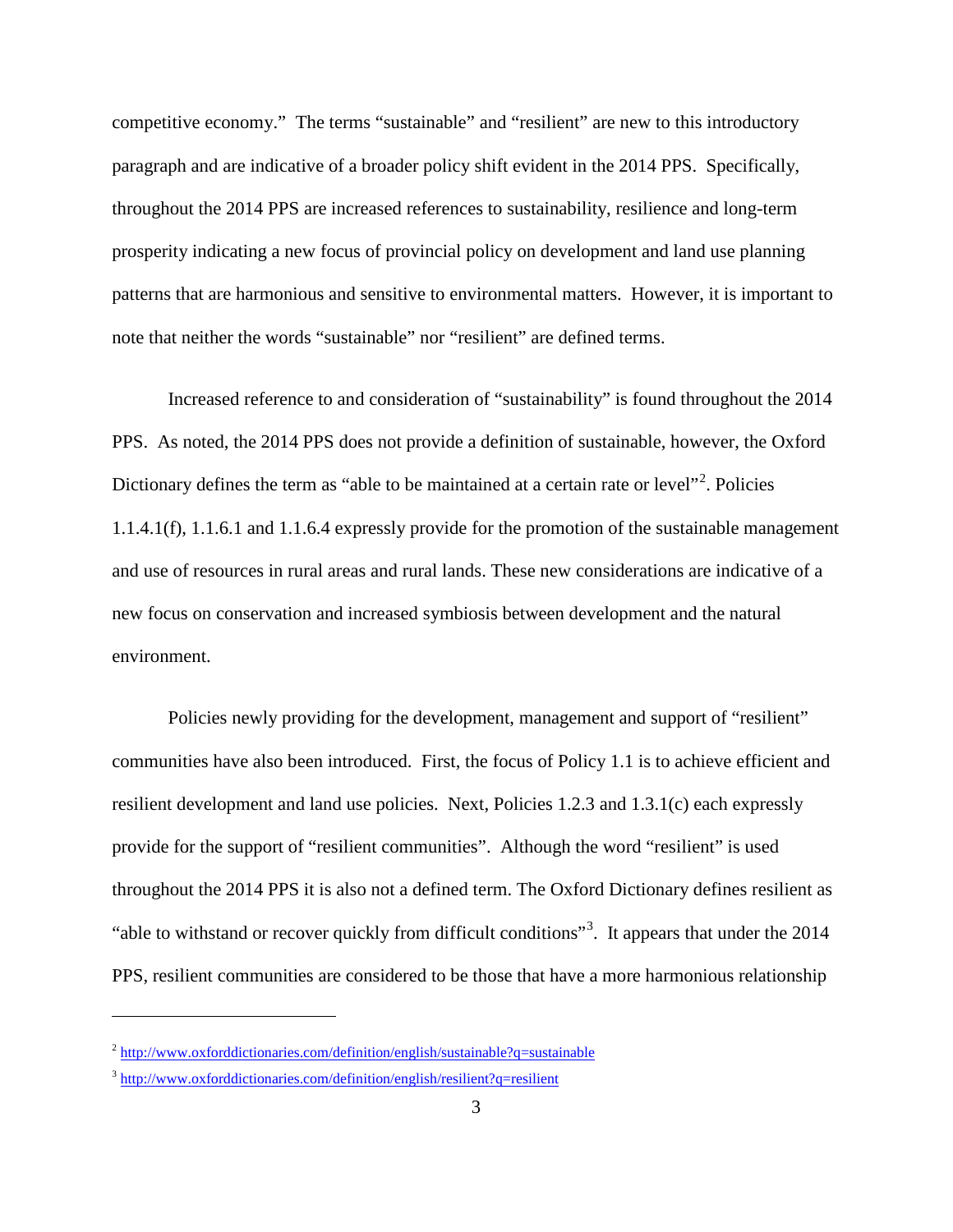to the natural environment allowing for strength, longevity and sustainability. As discussed in greater detail below, "resilient communities" under the 2014 PPS also appears to be those communities that reduce and adapt to the impacts of climate change.

The 2014 PPS includes increased references to planning that considers and provides for "long-term" prosperity and needs, including consideration of the full life-cycle of development. For example, Policy 2.2.1 provides as follows:

"Using the watershed as the ecologically meaningful scale for integrated and long-term planning, which can be a foundation for considering cumulative impacts of development."

This new policy places emphasis on sustainability and resilience by introducing reference to "long-term planning" and by providing for the consideration of cumulative impacts of development on the watershed.

Additionally, Policy 1.1.3.8 (which relates to the criteria for identifying or expanding the boundary of a settlement area) has been revised to provide that the infrastructure and public service facilities must be both financially viable over their life cycle and protect the natural environment. These two requirements were not present under the 2005 PPS.

<span id="page-3-0"></span>With an emphasis on sustainability, resilience and long-term prosperity, a significant goal of the new 2014 PPS appears to be to encourage a more symbiotic relationship between development and the natural environment by promoting development that minimizes or avoids negative impacts<sup>[4](#page-2-1)</sup> or adverse effects<sup>[5](#page-3-0)</sup> on the environment.

<span id="page-3-1"></span> $\overline{a}$ 

<sup>4</sup> **Negative impacts:** means a) in regard to policy 1.6.6.4 and 1.6.6.5, degradation to the quality and quantity of water, sensitive surface water features and sensitive ground water features, and their related hydrologic functions, due to single,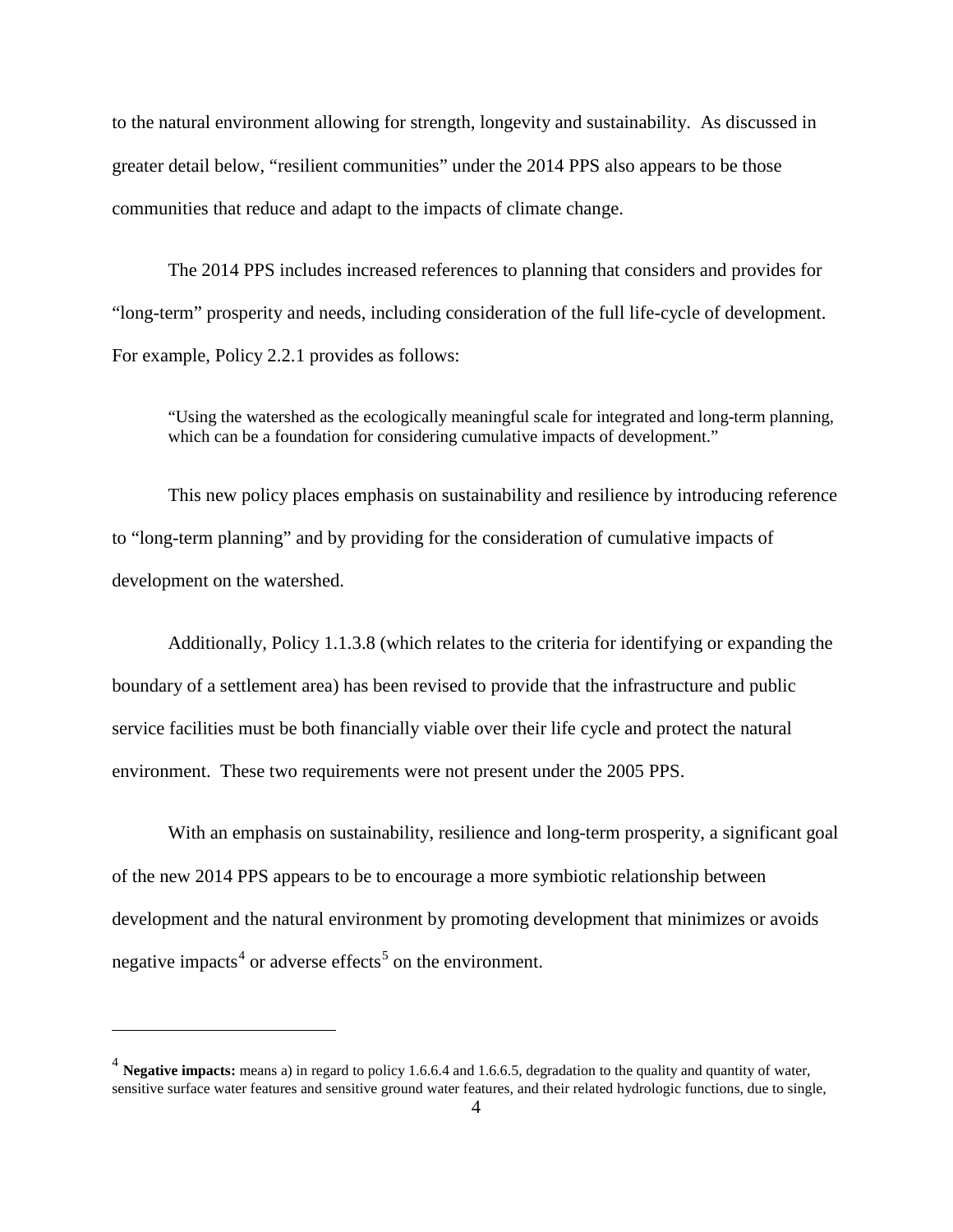Throughout the 2014 PPS, this new emphasis is evident as development and planning policy encourages the preservation of natural heritage and resources. For example, the 2014 PPS includes policies that make express reference to the Great Lakes and seek their preservation. Policy 2.0 provides that "Ontario's long-term prosperity, environmental health and social wellbeing depend on protecting the health of the Great Lakes". Policy 2.2.1(g) provides that "planning authorities shall protect, improve or restore the quality and quantity of water by ensuring consideration of environmental lake capacity, where applicable". Consideration of lake capacity may be accomplished through a lake capacity study or through an assimilative capacity study<sup>[6](#page-3-1)</sup>, thus, going forward municipalities may complete their own studies or require the completion of additional reports by applicants in support of proposed developments in order to demonstrate not only that a development proposal will not negatively impact the Great Lakes, but will also protect, improve or restore<sup>[7](#page-4-0)</sup>. This consideration of lake capacity was not present in the 2005 PPS and although it is consistent with the promotion of sustainable and resilient

 $\overline{a}$ 

multiple or successive development. Negative impacts should be assessed through environmental studies including hydrogeological or water quality impact assessments, in accordance with provincial standards; b) in regard to policy 2.2, degradation to the quality and quantity of water, sensitive surface water features and sensitive ground water features, and their related hydrologic functions, due to single, multiple or successive development or site alteration activities; c) in regard to fish habitat, any permanent alteration to, or destruction of fish habitat, except where, in conjunction with the appropriate authorities, it has been authorized under the Fisheries Act; and d) in regard to other natural heritage features and areas, degradation that threatens the health and integrity of the natural features or ecological functions for which an area is identified due to single, multiple or successive development or site alteration activities.

<sup>5</sup> **Adverse effects**: as defined in the Environmental Protection Act, means one or more of: a) impairment of the quality of the natural environment for any use that can be made of it; b) injury or damage to property or plant or animal life; c) harm or material discomfort to any person; d) an adverse effect on the health of any person; e) impairment of the safety of any person; f) rendering any property or plant or animal life unfit for human use; g) loss of enjoyment of normal use of property; and h) interference with normal conduct of business.

<sup>&</sup>lt;sup>6</sup> "Assimilative capacity is the relationship between water quality and quantity, land use, and the capability of the watercourse or lake, to resist the effects of landscape disturbance without impairment of water quality. An assimilative capacity study (ACS) develops specific scientific modelling to support and assist municipalities and other legislative authorities in predicting the impacts of land use." (Taken from [http://www.lsrca.on.ca/reports/acs.php\)](http://www.lsrca.on.ca/reports/acs.php)

<span id="page-4-1"></span><span id="page-4-0"></span> $7$  See, for example, the July 2006 Assimilative Capacity Studies for the Lake Simcoe Watershed and Nottawasaga River [http://www.lsrca.on.ca/pdf/reports/acs/executive\\_summary\\_2006\\_jul.pdf](http://www.lsrca.on.ca/pdf/reports/acs/executive_summary_2006_jul.pdf)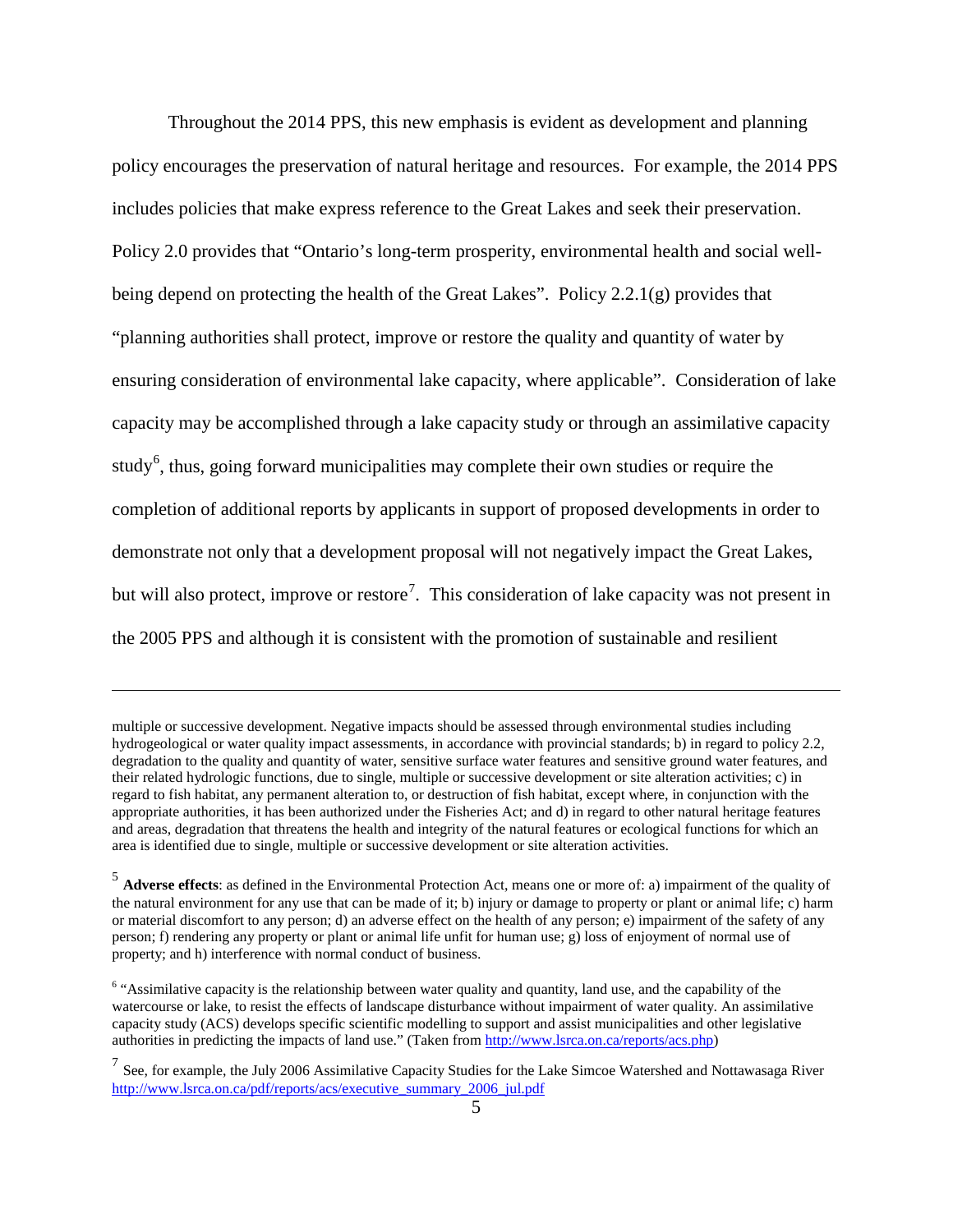development it is unclear which applications will be required to complete what could be very onerous reports to demonstrate compliance with the provisions of the 2014 PPS.

Similarly, Policy 1.5.1(d) has been revised to provide that "healthy, active communities should be promoted by recognizing provincial parks, conservation reserves, and other protected areas, and minimizing negative impacts on these areas". This change in language has strengthened the environmental focus of the 2014 PPS by providing that negative impacts should be minimized, whereas previously the 2005 PPS simply provided that impacts on such parks and reserves were to be considered.

As discussed in greater detail below, this shift in emphasis towards development that is more harmonious with the natural environment and which takes greater steps to preserve the environment is also evident under the 2014 PPS through the new policies dealing with climate change, biodiversity conservation and green infrastructure as well as through the revised policies dealing with endangered species and land use compatibility.

#### **Climate Change**

Closely linked to the concept of resilience in the 2014 PPS are the policies providing for the management of climate change. Part IV of the 2014 PPS provides that "strong, liveable and healthy communities promote and enhance human health and social well-being, are economically and environmentally sound, and are resilient to climate change". The 2014 PPS then proceeds to include numerous policies that provide for consideration of climate change and, interestingly, for adaptation to the impacts of climate change.

6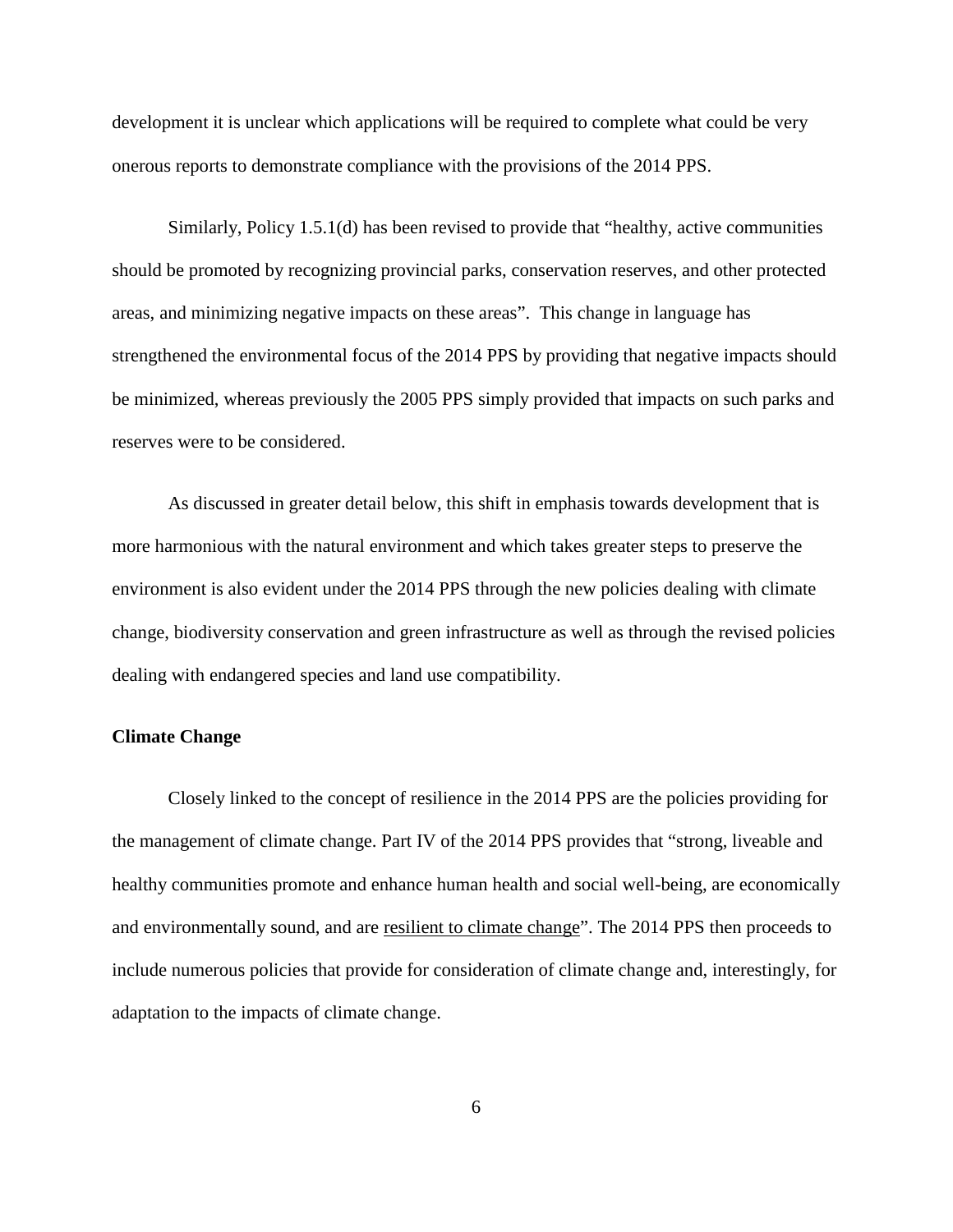To begin, Policies 1.1.1(h) and 1.6.1 provide for consideration of the impacts of climate change to create sustainable communities, infrastructure and public service facilities. Policy 1.7.1(j) provides that long-term economic prosperity is supported by "minimizing negative impacts from a changing climate and considering the ecological benefits provided by nature". Although climate change is not clearly defined, Policy 1.8.1 has been revised to provide that planning authorities shall "support reduced greenhouse gas emissions and climate change adaptation" through specific land use and development patterns. Subsections (a) through (g) of Policy 1.8.1 would appear to provide direction as to how one would design a development project so that it would be more resilient to climate change, such as promoting compact development forms with renewable energy systems that have active transportation and transit capacity. As well, Policy 3.1.3 provides that the impacts of climate change on the risk of natural hazards must also be considered by planning authorities.

The focus of the 2014 PPS is to ensure that future development contributes to minimizing the impacts of climate change through development efficiencies. Going forward, these new requirements may place an additional burden on developers who may need to demonstrate how these matters have been considered for a proposed development. At this time it would appear that compliance with the policies requiring consideration of and adaptation to climate change may be demonstrated through compliance with the direction provided under Policy 1.8.1, however, it is possible that municipalities will expand upon these requirements through their Official Plans and by-laws. Thus, at this time it remains uncertain how exactly compliance with these climate change considerations will evolve. For example, a greater emphasis on compliance with "green" legislation or policy such as a municipality's green-roof by-law or LEED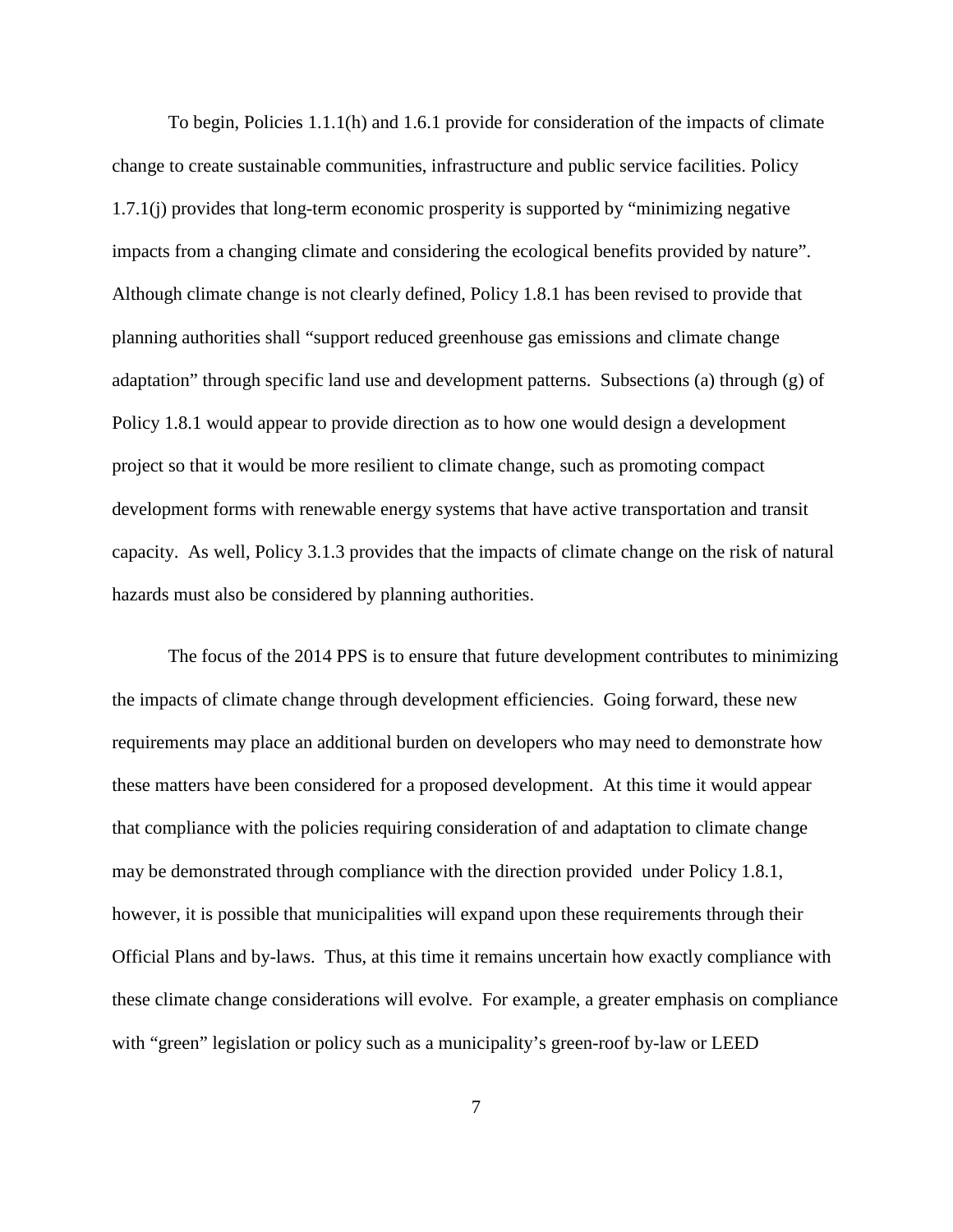certification may emerge. Regardless, the 2014 PPS clearly intends greater consideration to be given to these environmental impacts and efficient developments going forward.

#### **Conserving Biodiversity**

Part IV of the 2014 PPS includes reference to ensuring that resources are managed in a sustainable way to conserve biodiversity. For example, Policies 1.1.1(h) and 1.1.4.1(h) both provide that the conservation of biodiversity is necessary to support healthy, liveable, safe and viable communities and rural areas. "Biodiversity" is not a defined term under the 2014 PPS, however, the Oxford Dictionary defines it to mean "the variety of plant and animal life in the world or in a particular habitat, a high level of which is usually considered to be important and desirable<sup>3[8](#page-4-1)</sup>. As a result, more extensive consideration of the natural heritage in an area may be required in support of new development. The scope of Natural Heritage Impact Studies, for example, may be broadened to further identify and preserve the existing biodiversity of an area, including its vegetation and wildlife. A more expansive consideration of the natural environment, in order to conserve plant and animal life, furthers the environmental focus of the 2014 PPS.

### **Green Infrastructure**

 $\overline{a}$ 

Policy 1.6.2 under the 2014 PPS introduces the concept of "green infrastructure" which is to be promoted by planning authorities. Green infrastructure is defined under the 2014 PPS as "natural and human-made elements that provide ecological and hydrological functions and processes". Pursuant to the definition, green infrastructure can include components such as

<sup>8</sup> <http://www.oxforddictionaries.com/definition/english/biodiversity?q=biodiversity>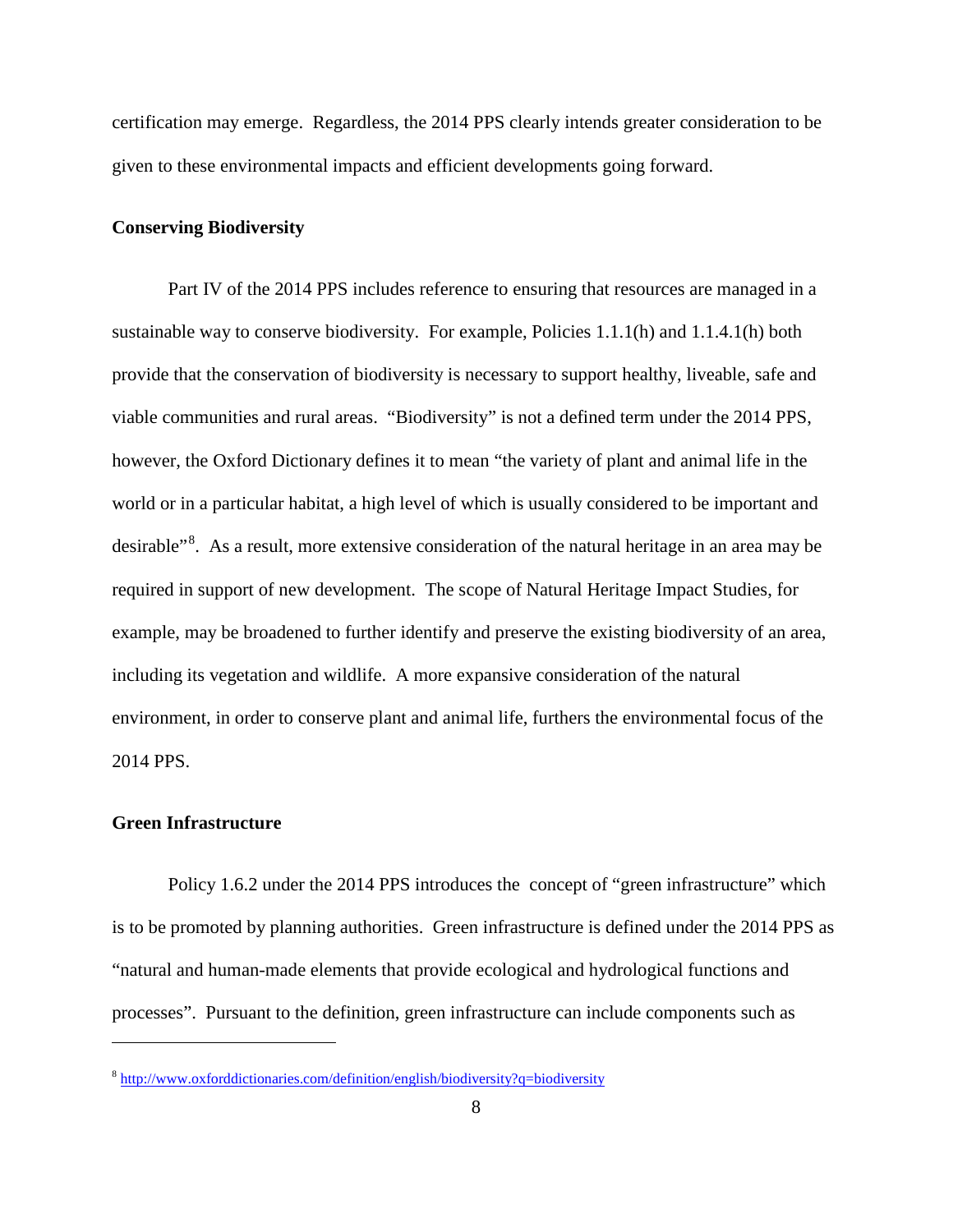natural heritage features and systems, parklands, stormwater management systems, street trees, urban forests, natural channels, permeable surfaces, and green roofs. Therefore, in keeping with and further emphasizing the promotion of sustainable and resilient development that is both protective of and more compatible with the natural environment, the 2014 PPS has introduced the concept of green infrastructure which is presumably to be incorporated into new developments. It is unclear at this time exactly how such green infrastructure will be implemented and whether compliance with this new policy will require changes to municipalities' existing green infrastructure policies. For example, many municipalities' Official Plans currently incorporate policies that provide for green infrastructure. The City of Toronto's Official Plan, Policy 2.2.3.3(c)(vii)(5) provides that Mixed Use Areas on an Avenue will be encouraged to incorporate "environmental sustainable building design and construction practices that create innovative green spaces such as green roofs" while Policy 3.4.1(b)(iv) provides that particular attention should be paid to "natural linkages between the natural heritage system and other green spaces". Tree protection by-laws and green-roof by-laws are already in existence in many municipalities which mandate the provision of "green infrastructure". Going forward, a greater emphasis on these types of green infrastructure policies by municipalities may emerge in furtherance of the 2014 PPS' new green infrastructure policy.

#### **Endangered Species**

The 2014 PPS revises the province's policy with respect to development and site alteration in the habitat of endangered species and threatened species. Specifically, Policy 2.1.7 provides that "development and site alteration shall not be permitted in the habitat of endangered species and threatened species, except in accordance with provincial and federal requirements".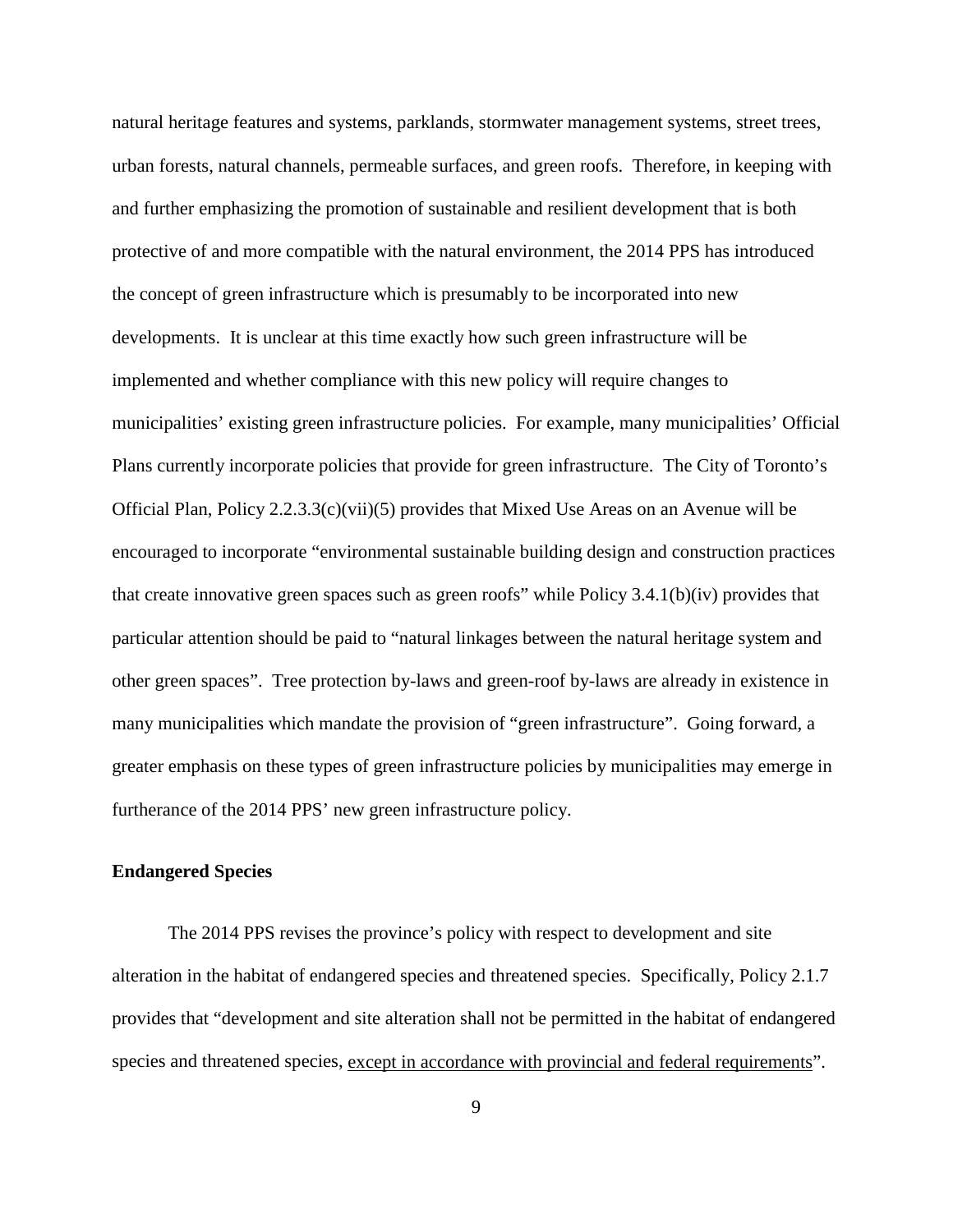At first glance this policy appears to be more permissive, allowing for development or site alteration in accordance with specific requirements whereas under the 2005 PPS (which did not include the language "except in accordance with provincial and federal requirements") no development whatsoever was permitted in the "significant habitat of endangered species and threatened species".

"Significant", however, was a defined term under the 2005 PPS and meant "the habitat, as approved by the Ontario Ministry of Natural Resources, that is necessary for the maintenance, survival, and/or the recovery of naturally occurring or reintroduced populations of *endangered species* or *threatened species*, and where those areas of occurrence are occupied or habitually occupied by the species during all or any part(s) of its life cycle". In comparison, "habitat of endangered species and threatened species" is now very broadly defined under the 2014 PPS as follows:

"Habitat of endangered species and threatened species: means (a) with respect to a species listed on the Species at Risk in Ontario List as an endangered or threatened species for which a regulation made under clause  $55(1)(a)$  of the Endangered Species Act, 2007 is in force, the area prescribed by that regulation as the habitat of the species; or (b) with respect to any other species listed on the Species at Risk in Ontario List as an endangered or threatened species, an area on which the species depends, directly or indirectly, to carry on its life processes, including life processes such as reproduction, rearing, hibernation, migration or feeding, as approved by the Ontario Ministry of Natural Resources; and places in the areas described in clause (a) or (b), whichever is applicable, that are used by members of the species as dens, nests, hibernacula or other residences."

Thus, the 2014 PPS provides far broader protection of endangered species and threatened species and, as a result, in practice may capture a far greater area and impact a far greater number of proposed developments.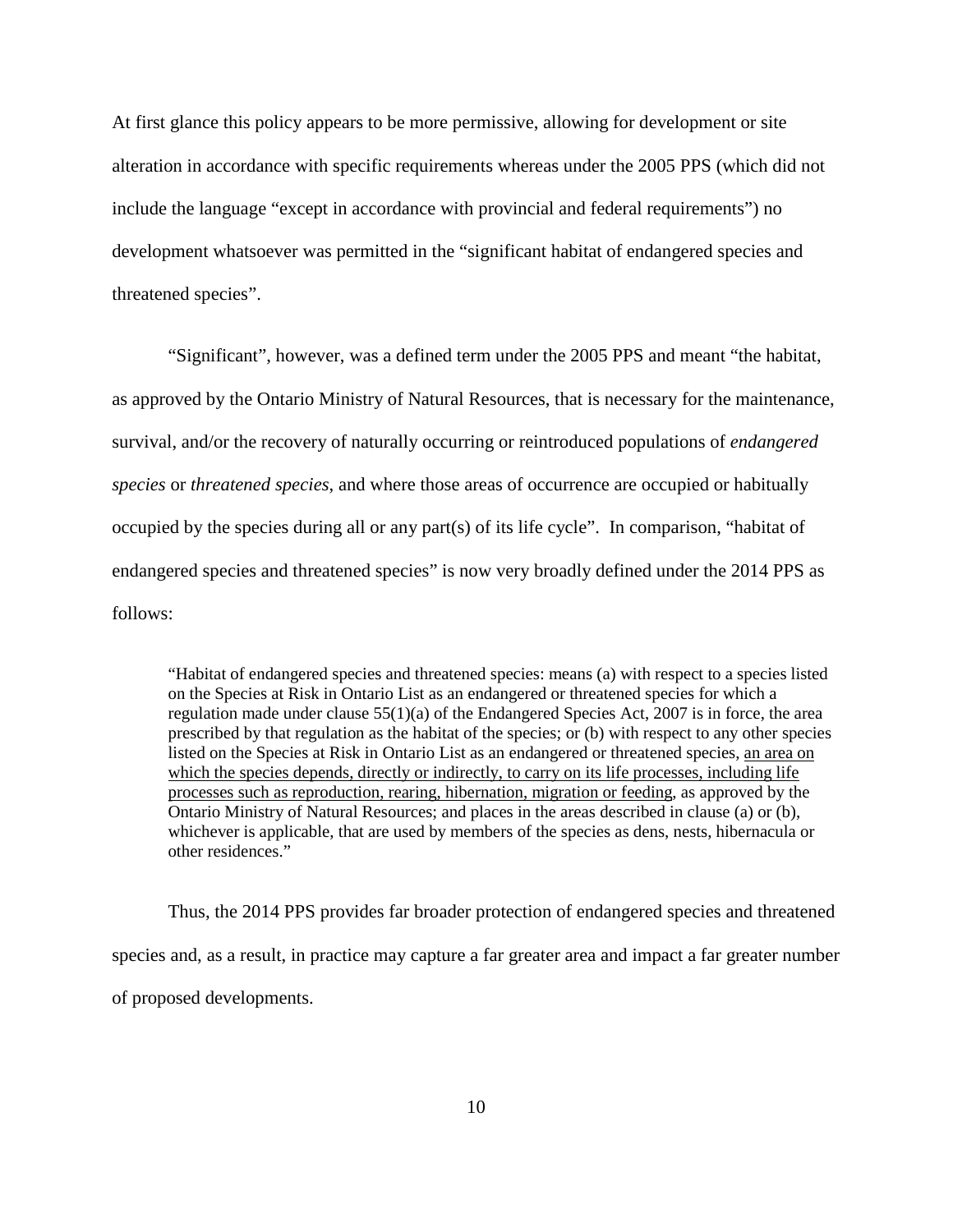As mentioned above, Policy 2.1.7 does allow for development and site alteration in accordance with provincial and federal requirements which was not provided for in the 2005 PPS. However, the definition of provincial and federal requirements referenced in Policy 2.1.7 means legislation and policies administered by such governments for the purpose of protecting species at risk and their habitat. Therefore, a proposed development may proceed if it is in compliance with any applicable provincial or federal legislative requirements provided under species at risk legislation. Nevertheless, given the significant broadening of the application of this policy, land use planning and development will likely be noticeably impacted by this change.

As an example, in a 2006 Ontario Municipal Board Decision (PL031169), the Board heard considerable evidence and spent a significant amount of time on the issue of whether a particular site for proposed development constituted a "Significant Wildlife Habitat" for the purpose of the 1997 Provincial Policy Statement. In particular, the focus was on the significance of the site to migratory birds, which often included both threatened and endangered species of birds. At the time, criteria set out in the Ministry of Natural Resources' "Significant Wildlife Habitat Technical Guide" were relied upon by the Board in order to inform its conclusion that the site was in fact a Significant Wildlife Stop Over Habitat for migratory birds. The criteria included the relative importance of the site, the presence of species of conservation of concern as well as the species diversity and abundance. The evidence before the Board included that the site was not frequented as often by migratory birds as other areas and that no rare species had been identified at the site. However, the Board accepted evidence that the site included an important food source for migrating birds and contributed to the function of a larger migratory bird stopover area. Although the 2014 PPS will continue to require reference to Ministry guidelines in order to inform the consideration of impacts on endangered and threatened species,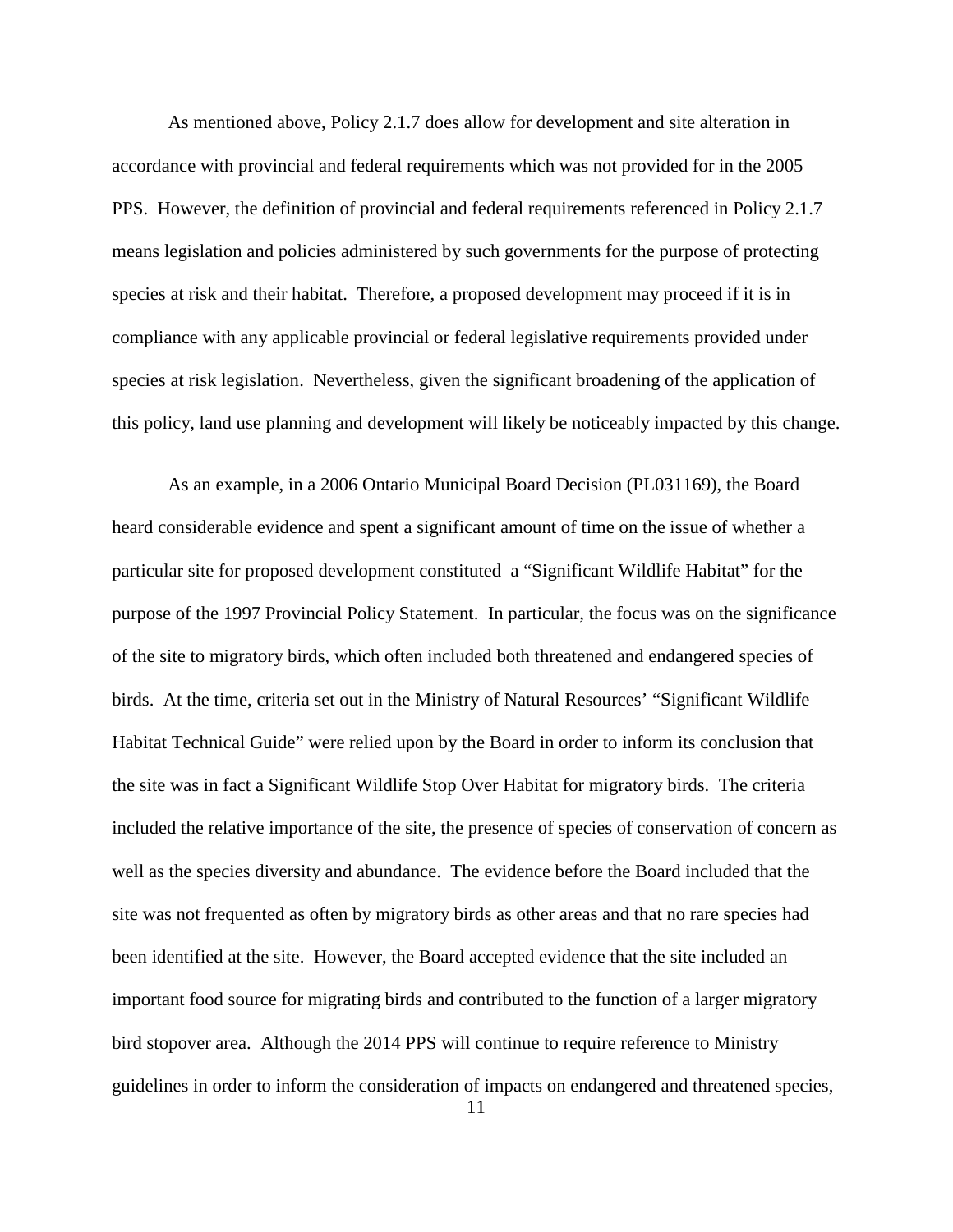the much broader definition of "habitat of endangered species and threatened species" present under the 2014 PPS would likely simplify this analysis as it provides that if an endangered or threatened species depends on the area directly or indirectly to carry on its life processes, including life processes such as reproduction, rearing, hibernation, migration or feeding, the area is a habitat of endangered species and threatened species. Therefore, it is very likely that today the same site would be considered a "habitat of endangered species and threatened species" and, given the broad definition, the frequency of cases where such habitat is indentified may increase.

#### **Land Use Compatibility**

Small, but noticeable changes to land use compatibility policies have occurred under the 2014 PPS. First, in keeping with the emphasis on sustainability, resilience and long-term prosperity, the 2014 PPS has revised the land use compatibility policies in such a way as to indicate that there should be greater emphasis on avoidance as opposed to mitigation with respect to natural and human-made hazards. This shift is primarily found in Part IV of the 2014 PPS where reference to mitigation has been removed such that Part IV now simply provides that development should be directed away from areas of natural and human-made hazards. This shift towards avoidance with respect to natural hazards appears to be linked to a consideration of climate change under the 2014 PPS and of its impacts on natural hazards such as flooding and wildfire. As previously mentioned, Policy 3.1.3 provides that the impacts of climate change on the risk of natural hazards must also be considered by planning authorities. Therefore, given the potential serious impacts of climate change on the severity of such occurrences, the 2014 PPS appears to have increased its emphasis on avoidance under these circumstances.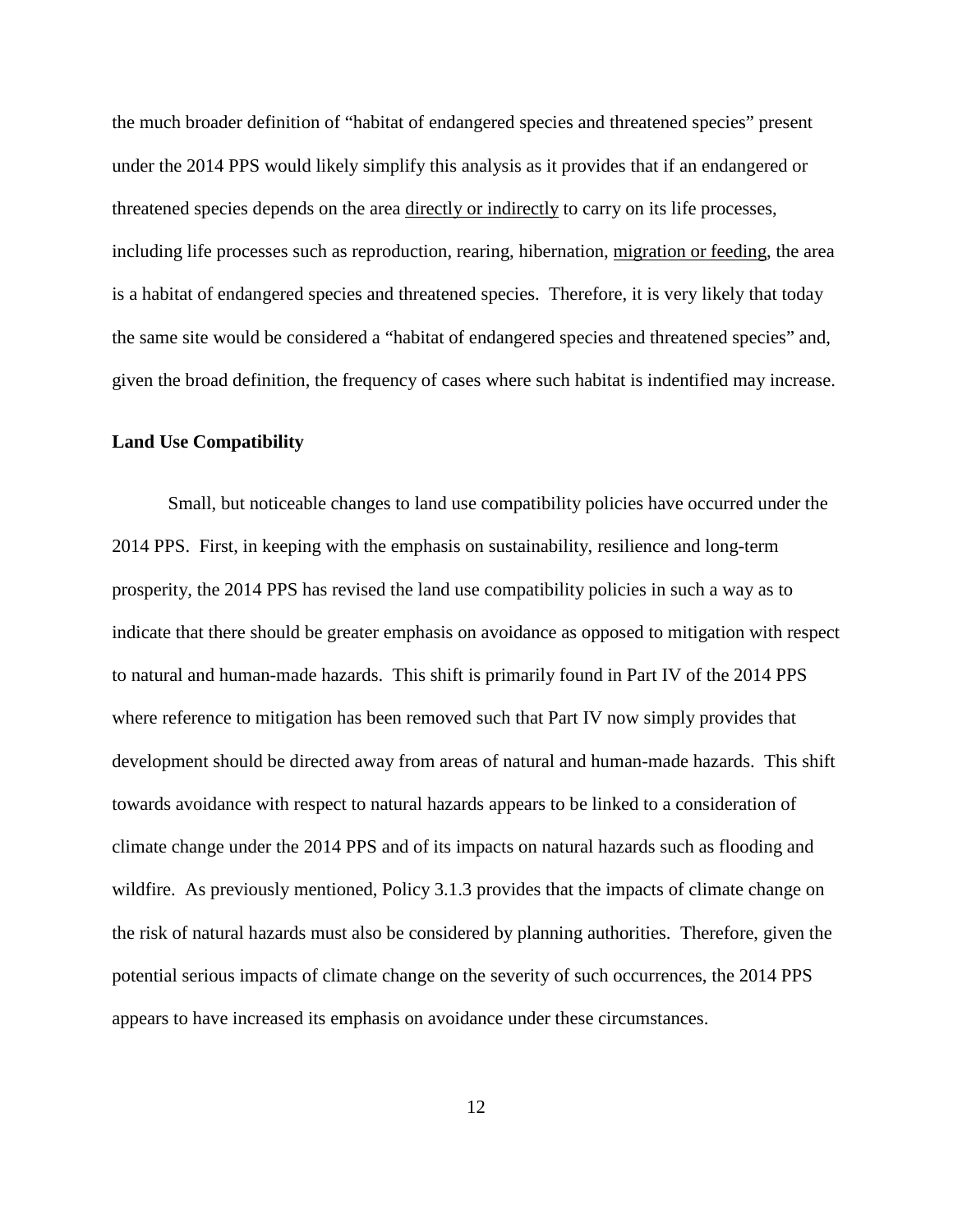Second, the land use compatibility policy relating to major facilities and sensitive land uses has been removed from the long-term prosperity policies and is now a separate and distinct policy. Policy 1.2.6, states as follows:

"Major facilities and sensitive land uses should be planned to ensure they are appropriately designed, buffered and/or separated from each other to prevent or mitigate adverse effects from odour, noise and other contaminants, minimize risk to public health and safety, and to ensure the long-term viability of major facilities."

(emphasis added)

Relocation of the policy appears to provide a greater emphasis on ensuring land use compatibility under the 2014 PPS. Policy 1.2.6 newly references "ensuring the long-term viability of major facilities", which is consistent with the new sustainability and resilience focus of the 2014 PPS. Most notably, however, new Policy 1.2.6 also appears more permissive, expressly allowing for the mitigation of adverse effects.

Previously, under the 2005 PPS, Policy 1.7.1(e) provided that major facilities and sensitive land uses must be appropriately designed, separated or buffered in order to prevent adverse effects. No reference to mitigation was included. Thus, the 2014 PPS may result in further availability of mitigative measures when seeking to locate sensitive land uses in close proximity to major facilities.

As with the land-use compatibility policies relating to natural hazards, this shift towards increased implementation of mitigation measures also appears to be motivated by the new consideration of climate change under the 2014 PPS. More specifically, as described above, subsections (a) through (g) of Policy 1.8.1 would appear to provide direction as to how a development may be more resilient to climate change and these policies include the promotion of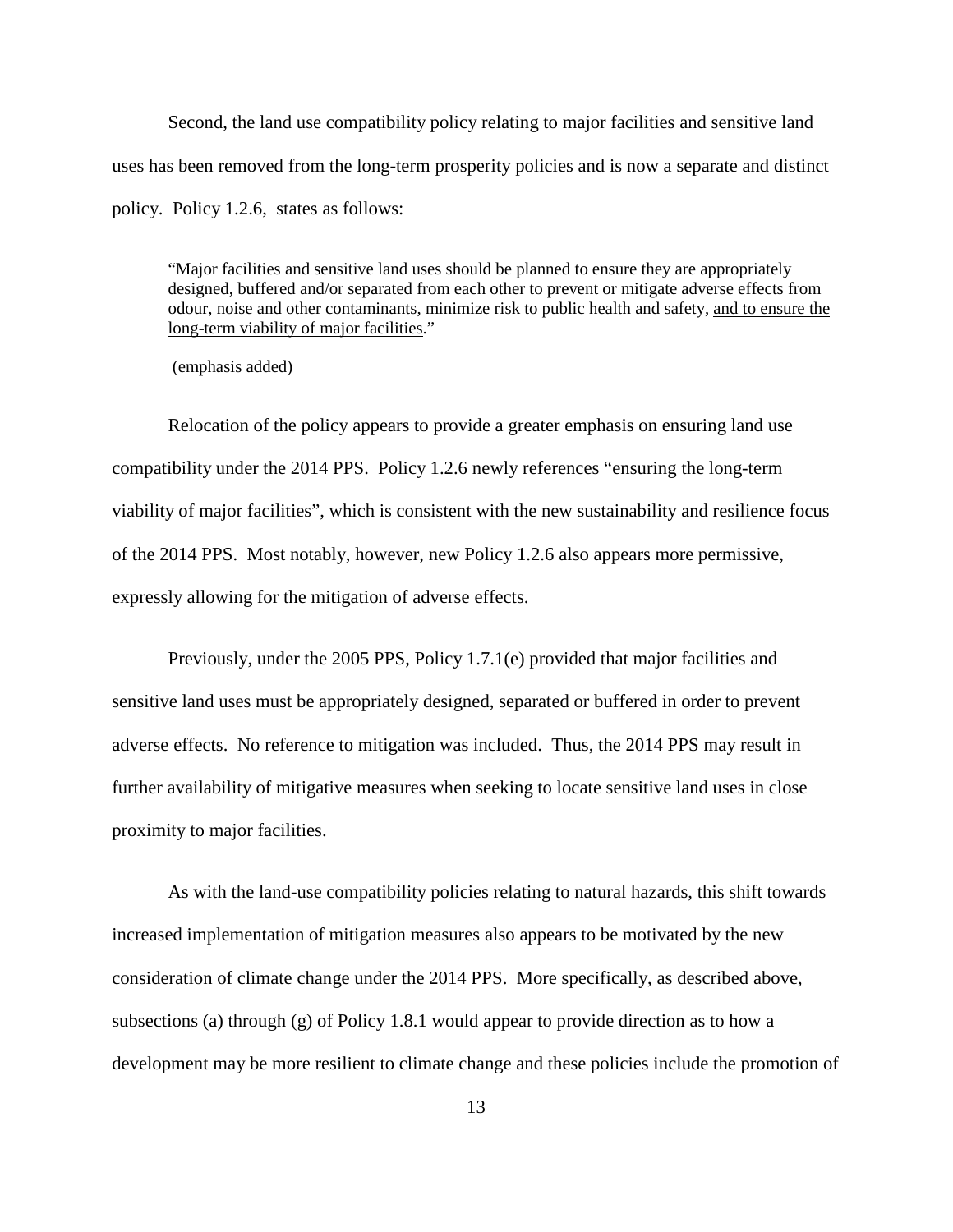more compact development. Compact development necessitates increased proximity between uses which, at times, will require the use of mitigation measures in order to ensure compatibility. Therefore the revised land use compatibility provisions help support those policies intended to address the impacts of climate change.

This new provision for mitigation under the 2014 PPS is timely, as the Ministry of the Environment (the "**MOE**") in October 2013, released the new Environmental Noise Guideline, Stationary and Transportation Sources - Approval and Planning – Publication NPC-300 (the "**NPC-300 Guidelines**"), replacing older guidelines including Publication LU-131 – Noise Assessment Criteria in Land Use Planning and Publication NPC-205 – Sound Level Limits for Stationary Sources in Class 1 and 2 Areas (Urban).

The NPC-300 Guidelines are intended to address the control of sources of noise emissions to the environment by providing sound level limits for stationary sources such as industrial establishments. In addition to sound level limits that must be satisfied by industrial operations for environmental approvals, the NPC-300 Guidelines also provides advice, sound level limits and guidance that may be used in the land use planning process including when sensitive land uses are proposed adjacent to noise-producing facilities.

In the past, the MOE noise guidelines included three area classes – urban (Class 1), suburban (Class 2) and rural (Class 3) – and established appropriate sound level limits for each area class. One of the most notable features of the NPC-300 Guidelines is the introduction of a new area class, Class 4, which is intended to apply to infill developments and which provides for additional mitigation measures not typically permitted in order to facilitate compatibility between sensitive land uses and uses such as major facilities.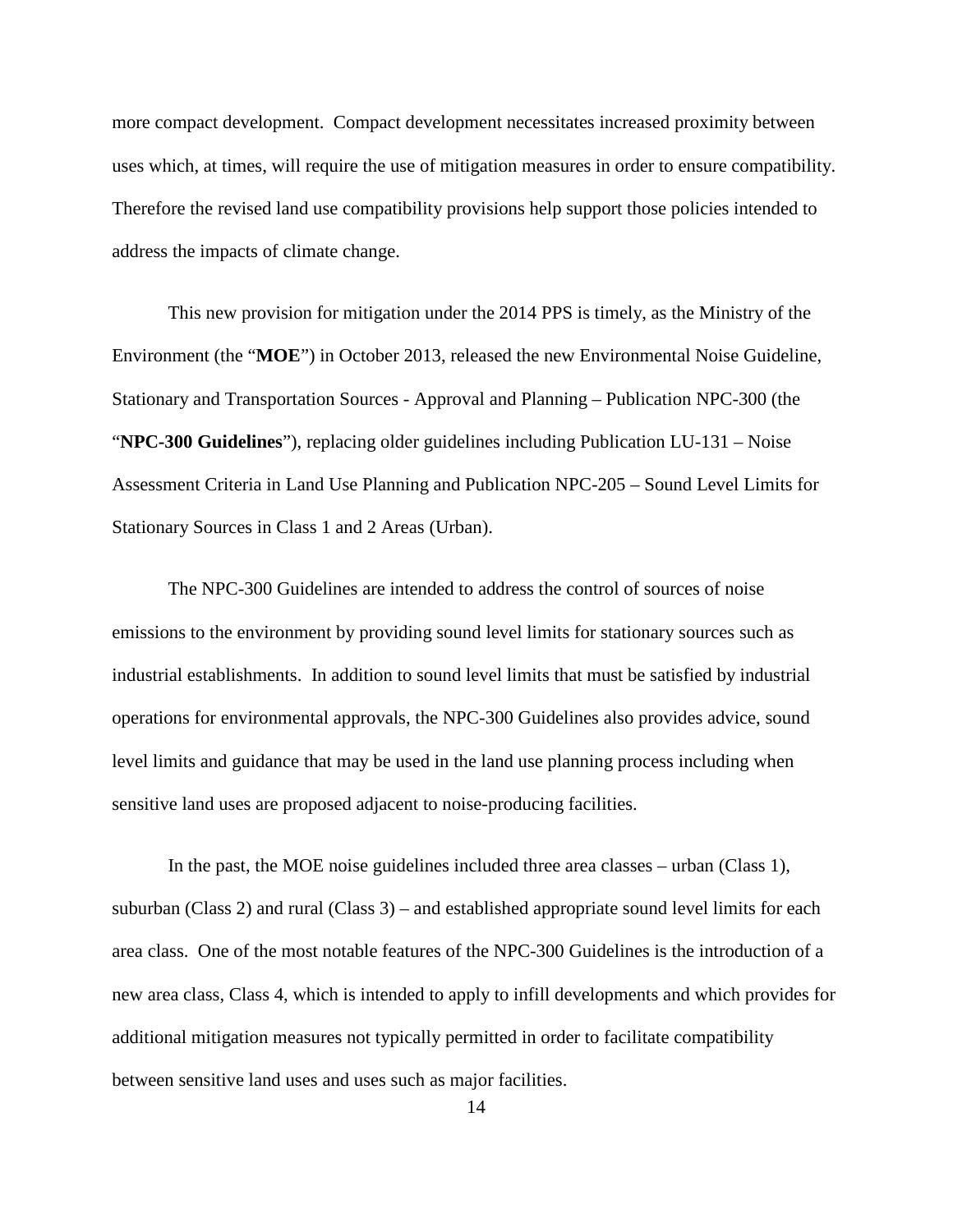Specifically, Class 4 areas are subject to standards under the NPC-300 Guidelines that will make them particularly desirable as such a designation will be beneficial to both residential developers and to existing industry. For example, the use of enclosed noise buffers such as enclosed balconies will be permitted in Class 4 areas (subject to zoning and other requirements). For developers, the use of such balconies would result in the elimination of a point of reception providing new options for ensuring compliance with the NPC-300 Guidelines. Thus, this change to the 2014 PPS providing for mitigation to facilitate land use compatibility is consistent with the policy shift exemplified by the MOE under the NPC-300 Guidelines which also provide for additional mitigation measures to facilitate land use compatibility. This indicates that, going forward, the consideration and implementation of mitigation measures may form a greater part of the land-use planning process.

#### **Concluding Comments**

The amendments to the 2014 PPS introduces a change in policy direction with an emphasis on environmental sustainability and conservation. The introductory paragraph of Part IV of the 2014 PPS states that "[t]he long-term prosperity and social well-being of Ontario depends upon planning for strong, sustainable and resilient communities for all people of all ages, a clean and healthy environment and a strong and competitive economy". Throughout the 2014 PPS is an increased reference to environmental sustainability and compact communities that are resilience to climate change. In order to achieve this goal, land use and development patterns must support energy conservation and efficiency, improved air quality, reduced greenhouse gas emissions and climate change adaptation as mandated in Policy 1.8.